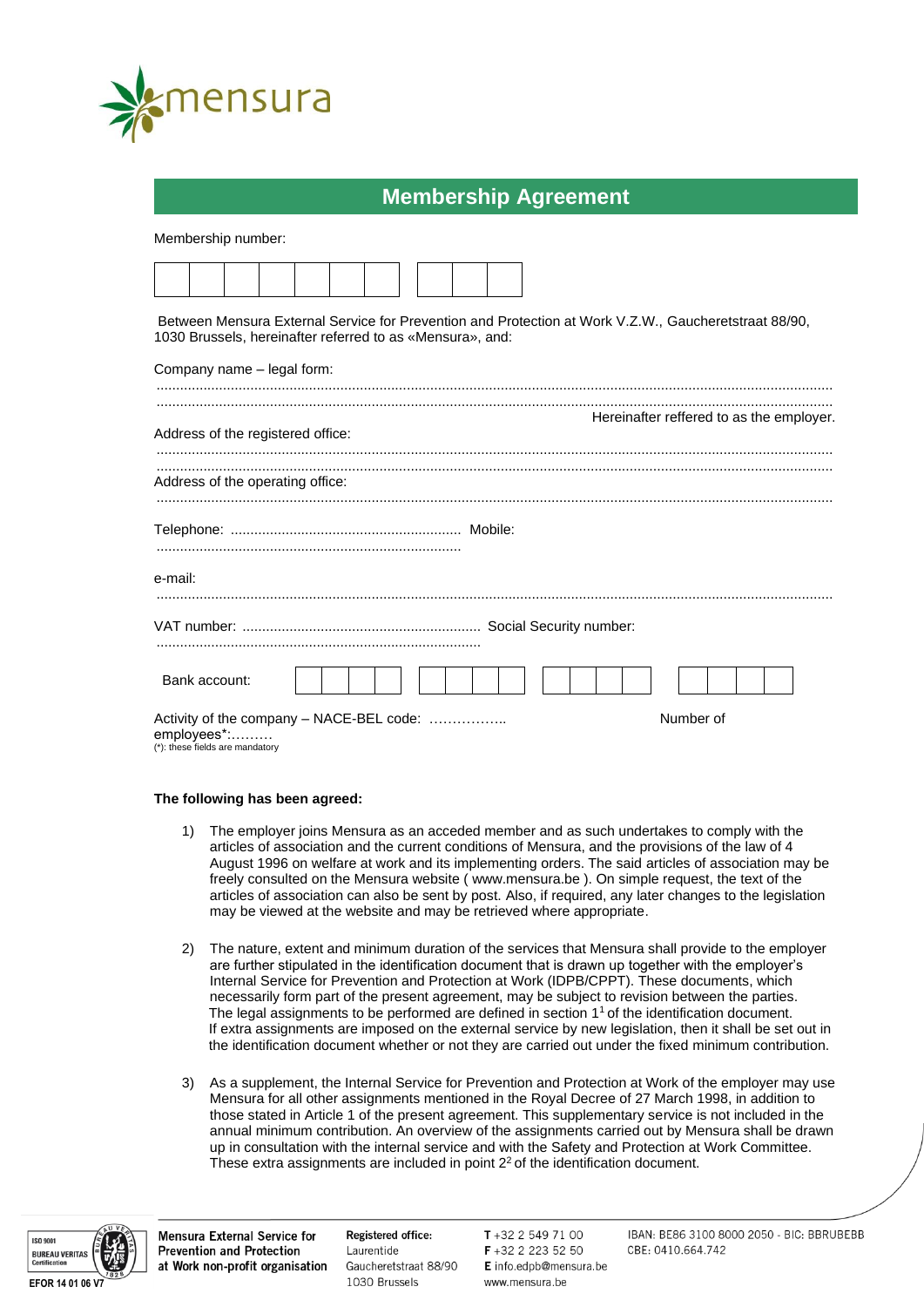

- The services for the assignments to be performed shall be invoiced for according to the pricelist set by the Board of Directors of Mensura in accordance with the legal regulations. The price list shall be indexed every year on 1 January on the basis of changes to the health index.
- 5) Except in the event of a written dispute within eight days, all Mensura invoices are payable within a period of thirty days. Should any invoice be unpaid on its due date, the amount on the invoice will automatically accrue late-payment interest at the rate of 10% per annum, plus an additional fixed amount of compensation of 10% of the amount owed, with a minimum of €40. In the absence of the payment of an invoice by its due date, a default notice shall be sent by Mensura. If no payment follows within fifteen days of the default notice being sent, Mensura shall be free to end the present agreement early in accordance with Article 46 of the articles of association, and inform the competent public authorities of this.
- 6) The present membership agreement is concluded for a period of indefinite duration. In accordance with the legal regulations, this agreement may automatically end if the external service is no longer approved, or subject to termination by one of the parties by registered letter, with observance of a notice period of at least six months commencing on the first day of the month following the one in which this notice is given and ending on 31 December of the ongoing or following calendar year. depending on the case. Mensura is free to end the present agreement early, if the employer does not respect it, or in the event of non-payment of the contributions within the period stipulated by Mensura. If the company of the employer is taken over by another firm, the obligations arising from the present agreement shall be borne by this firm. If there is already an agreement with the service this agreement replaces all previous agreements.
- 7) The Personal Data are collected, registered and processed in conformity with the Law of 30 July 2018 on the protection of natural persons with regard to the processing of personal data and the General Data Protection Regulation (GDPR).

Purposes of processing of Personal Data can be:

The administration and carrying out of our (legal) tasks within the context of welfare law Mensura uses the principles of legitimate processing and minimal data processing. Our legitimate processing of Personal Data is based on art. 6, 1, C of the GDPR:

Art. 6, 1, C): "Processing is necessary for compliance with a legal obligation to which the controller is subject (in this case the customer)"

The customer has the legal obligation to take the necessary measures within the framework of occupational health and safety. The customer must use an external service for this. The legal obligations relating to welfare at work are stipulated in the Codex on Welfare at Work. Our legitimate processing of Sensitive Personal Data (in this case medical data) takes place on the basis of art. 9, B and H of the GDPR:

- Art. 9, B): "Processing is necessary for the purposes of carrying out the obligations and exercising specific rights of the controller or of the data subject in the field of employment and social security and social protection law in so far as it is authorised by Union or Member State law or a collective agreement pursuant to Member State law providing for appropriate safeguards for the fundamental rights and the interests of the data subject;
- Art. 9, H): "Processing is necessary for the purposes of preventive or occupational medicine, for the assessment of the working capacity of the employee, medical diagnosis, the provision of health or social care or treatment or the management of health or social care systems and services on the basis of Union or Member State law or pursuant to contract with a health professional and subject to the conditions and safeguards referred to in paragraph 3"

With regard to the processing of Personal Data, you can find more information in our Privacy Policy on the following website: [https://www.mensura.be/being/privacy-policy.](https://www.mensura.be/being/privacy-policy) Your employees have certain rights with respect to their Personal Data within the context of the GDPR. This Privacy Policy clarifies how your employees can exercise their rights at Mensura. You can use this Policy to inform your employees in this respect.

By signing the contract you as employer agree that Mensura can send you direct electronic mailings with regards to our services in the context of wellbeing at work. You have the possibility to unsubscribe from such electronic mailings at all times.

Should you have any further questions relating to the processing of Personal Data, you can always contact our Data Protection Officer at [Privacy@mensura.be.](mailto:Privacy@mensura.be)



**Mensura External Service for Prevention and Protection** at Work non-profit organisation

**Registered office:** Laurentide Gaucheretstraat 88/90 1030 Brussels

 $T + 32$  2 549 71 00 F +32 2 223 52 50 E info.edpb@mensura.be www.mensura.be

IBAN: BE86 3100 8000 2050 - BIC: BBRUBEBB CBE: 0410.664.742